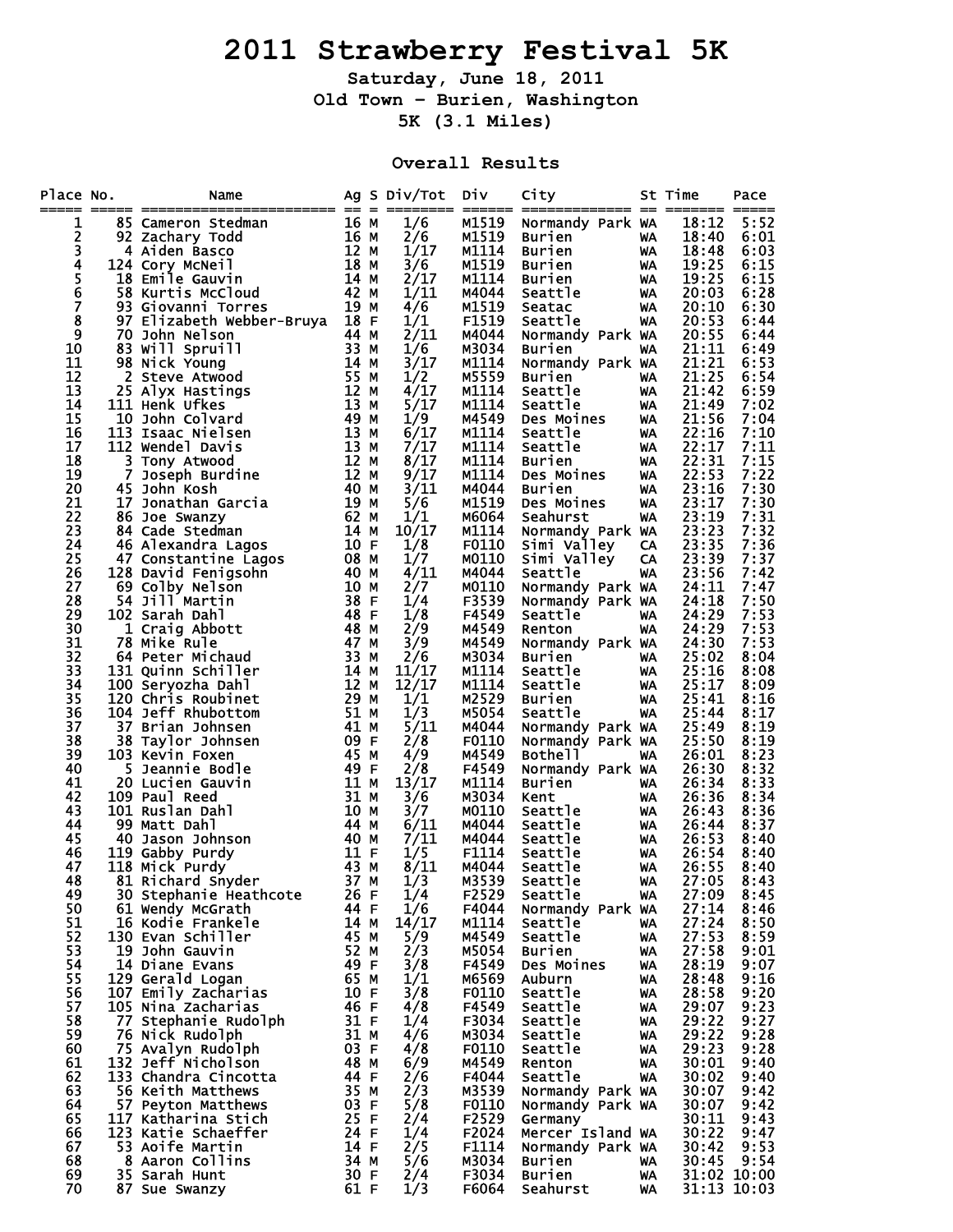| 71  | 115 Wayne Miller                   | 51 M               | 3/3   | M5054 | Seattle          |           | 31:26 10:07    |
|-----|------------------------------------|--------------------|-------|-------|------------------|-----------|----------------|
|     |                                    |                    |       |       |                  | WA        |                |
| 72  | 71 Lene Nielsen                    | 09 F               | 6/8   | F0110 | Burien           | WA        | 31:35 10:10    |
| 73  | 72 Michael Nielsen                 | 49<br>м            | 7/9   | M4549 | <b>Burien</b>    | WA        | 31:36 10:11    |
| 74  | 6<br><b>Ron Bort</b>               | 59<br>м            | 2/2   | M5559 | Des Moines       | WA        | 31:36 10:11    |
| 75  | 13<br>Sandy Eslinger               | 61 F               | 2/3   | F6064 | Kent             | WA        | 31:45 10:13    |
| 76  | 126 Luke Logan                     | 05<br>м            | 4/7   | M0110 | Seattle          | WA        | 31:46 10:14    |
| 77  | 63 Grant Meyers                    | 14<br>М            | 15/17 | M1114 | Normandy Park WA |           | 32:01 10:19    |
| 78  | 108 Trent Wood                     | 16<br>м            | 6/6   | M1519 | Seattle          | WA        | 32:01 10:19    |
|     |                                    |                    |       |       |                  |           |                |
| 79  | 59 Dan McGrath                     | 46<br>М            | 8/9   | M4549 | Normandy Park WA |           | 32:44 10:32    |
| 80  | 125 Shawn Logan                    | 38<br>M            | 3/3   | M3539 | <b>Burien</b>    | WA        | 32:55 10:36    |
| 81  | 127 Georgia Logan                  | 02 F               | 7/8   | F0110 | Seattle          | WA        | 32:55 10:36    |
| 82  | 94 David Traynor                   | 41 M               | 9/11  | M4044 | Tukwila          | WA        | 33:28 10:47    |
| 83  | 95 Jessalynn Traynor               | 08 F               | 8/8   | F0110 | Tukwila          | WA        | 33:29<br>10:47 |
| 84  | 106 Chris Zacharias                | 46 M               | 9/9   | M4549 | Seattle          | WA        | 33:48 10:53    |
| 85  | 22 Yaneth Goldenberg               | 40 F               | 3/6   | F4044 | Seattle          | WA        | 33:59 10:57    |
|     |                                    |                    |       |       |                  |           |                |
| 86  | 52<br>Beatriz Lopez                | 36 F               | 2/4   | F3539 | <b>Burien</b>    | WA        | 34:09 11:00    |
| 87  | 66 Maxwell Mudge                   | 07<br>М            | 5/7   | M0110 | Des Moines       | WA        | 34:36 11:09    |
| 88  | Michael Mudge<br>67                | 43<br>М            | 10/11 | M4044 | Des Moines       | WA        | 34:37 11:09    |
| 89  | 121 Hillary Preston                | 23<br>E            | 2/4   | F2024 | Medina           | WA        | 34:40 11:10    |
| 90  | 122 Michelle Lam                   | 24 F               | 3/4   | F2024 | Mener Island     | WA        | 34:40 11:10    |
| 91  | 80<br>Sherrilyn Smith              | 42<br>E            | 4/6   | F4044 | Des Moines       | WA        | 35:14 11:21    |
| 92  | 79 Kaden Smith                     | 07<br>М            | 6/7   | M0110 | Des Moines       | WA        | 35:14 11:21    |
| 93  | 114 Susan Marrs                    | 45<br>F            | 5/8   | F4549 | Seattle          | WA        | 35:15 11:21    |
|     |                                    |                    |       |       |                  |           |                |
| 94  | 42 Noelle Kawaguchi                | 38<br>$\mathsf F$  | 3/4   | F3539 | Burien           | WA        | 35:18 11:22    |
| 95  | 65 Sherrill Miller                 | 56 F               | 1/2   | F5559 | <b>Burien</b>    | WA        | 35:35 11:28    |
| 96  | 11 Kathleen Colvard                | 51 F               | 1/2   | F5054 | Des Moines       | WA        | 35:55 11:34    |
| 97  | 116 Sandra Gomez                   | 37 F               | 4/4   | F3539 | Seattle          | WA        | 36:23 11:43    |
| 98  | 39 Hannah Johnson                  | 12<br>-F           | 3/5   | F1114 | Burien           | <b>WA</b> | 36:37 11:48    |
| 99  | 41 Kingsley Johnson                | 42<br>M            | 11/11 | M4044 | <b>Burien</b>    | WA        | 36:38<br>11:48 |
| 100 | 29<br>Stacy Heathcote              | 24<br>F            | 4/4   | F2024 | Seattle          | WA        | 36:48<br>11:51 |
| 101 | 55<br>Niamh Martin                 | 12 F               | 4/5   | F1114 |                  |           | 38:30 12:24    |
|     |                                    |                    |       |       | Normandy Park WA |           |                |
| 102 | 60<br>Kate McGrath                 | 11<br>E            | 5/5   | F1114 | Normandy Park WA |           | 38:33<br>12:25 |
| 103 | 89<br>Tracy Tallar                 | 42<br>-F           | 5/6   | F4044 | Normandy Park WA |           | 39:20 12:40    |
| 104 | 90<br>Zach Tallar                  | 11<br>м            | 16/17 | M1114 | Normandy Park WA |           | 39:20 12:40    |
| 105 | 88 Nathan Tallar                   | 14 M               | 17/17 | M1114 | Normandy Park WA |           | 39:33<br>12:44 |
| 106 | 51<br>Alicia Loepker               | 29 F               | 3/4   | F2529 | Seattle          | WA        | 44:30 14:20    |
| 107 | 43 Kelly Kohrmann                  | 47 F               | 6/8   | F4549 | Seattle          | WA        | 44:30 14:20    |
| 108 | 9<br>Erin Collins                  | 30 F               | 3/4   | F3034 | <b>Burien</b>    | WA        | 48:20 15:34    |
| 109 | 15                                 | 48<br>F            | 7/8   | F4549 | Seattle          |           | 50:17 16:11    |
|     | Deborah Frankele                   |                    |       |       |                  | WA        |                |
| 110 | 12 Rosanne Cordes                  | 48<br>F            | 8/8   | F4549 | Des Mines        | WA        | 50:17 16:11    |
| 111 | 110 Lois Schipper                  | 52 F               | 2/2   | F5054 | Seattle          | WA        | 50:41 16:19    |
| 112 | 44 Heather Kolbly                  | 44 F               | 6/6   | F4044 | Sammamish        | WA        | 50:41 16:19    |
| 113 | Finley Hefford-Anders<br>31        | 04 M               | 7/7   | M0110 | Des Moines       | WA        | 52:23<br>16:52 |
| 114 | 73<br>Kimberly Payne               | 28 F               | 4/4   | F2529 | Des Moines       | WA        | 52:25 16:53    |
| 115 | 33<br>Tyler Hefford-Anders         | 31 M               | 6/6   | M3034 | Des Moines       | WA        | 52:27<br>16:53 |
| 116 | 32<br>Jennifer Hefford-Anders 30 F |                    | 4/4   | F3034 | Des Moines       | WA        | 52:29<br>16:54 |
| 117 |                                    | 59<br>-F           |       | F5559 | <b>Kelso</b>     |           | 57:13<br>18:25 |
|     | 68<br>Joanne Mueller               |                    | 2/2   |       |                  | WA        |                |
| 118 | 62 Pamela Meacham                  | 63<br>$\mathsf{F}$ | 3/3   | F6064 | Kent             | WA        | 57:13 18:25    |

## **Results By Age Group**

| MALE AGE GROUP: 01 TO 10   |                                         |             |      |   |                            |      |             |             |
|----------------------------|-----------------------------------------|-------------|------|---|----------------------------|------|-------------|-------------|
| 1 Constantine Lagos        | 08                                      | 23:39       | 7:37 |   | 5 Maxwell Mudge            | 07 - |             | 34:36 11:09 |
| 2 Colby Nelson             | 10                                      | 24:11       | 7:47 |   | 6 Kaden Smith              | 07   | 35:14 11:21 |             |
| 3 Ruslan Dahl              | 10                                      | 26:43       | 8:36 |   | 7 Finley Hefford-Anders 04 |      |             | 52:23 16:52 |
| 4 Luke Logan               | 05                                      | 31:46 10:14 |      |   |                            |      |             |             |
| FEMALE AGE GROUP: 01 TO 10 |                                         |             |      |   |                            |      |             |             |
| 1 Alexandra Lagos          | 10                                      | 23:35       | 7:36 |   | 5 Peyton Matthews          | 03   |             | 30:07 9:42  |
| 2 Taylor Johnsen           | 09                                      | 25:50       | 8:19 |   | 6 Lene Nielsen             | 09   |             | 31:35 10:10 |
| 3 Emily Zacharias          | 10                                      | 28:58       | 9:20 | 7 | Georgia Logan              | 02   |             | 32:55 10:36 |
| 4 Avalyn Rudolph           | 03                                      | 29:23       | 9:28 |   | 8 Jessalynn Traynor        | 08   |             | 33:29 10:47 |
| MALE AGE GROUP: 11 TO 14   |                                         |             |      |   |                            |      |             |             |
| 1 Aiden Basco              | $\begin{array}{c} 12 \\ 14 \end{array}$ | 18:48       | 6:03 |   | 10 Cade Stedman            | 14   | 23:23       | 7:32        |
| 2 Emile Gauvin             |                                         | 19:25       | 6:15 |   | 11 Quinn Schiller          | 14   | 25:16       | 8:08        |
| 3 Nick Young               |                                         | 21:21       | 6:53 |   | 12 Seryozha Dahl           | 12   | 25:17       | 8:09        |
| 4 Alyx Hastings            | $\begin{array}{c} 14 \\ 12 \end{array}$ | 21:42       | 6:59 |   | 13 Lucien Gauvin           | 11   | 26:34       | 8:33        |
| 5 Henk Ufkes               | $\frac{13}{13}$                         | 21:49       | 7:02 |   | <b>14 Kodie Frankele</b>   | 14   | 27:24 8:50  |             |
| 6 Isaac Nielsen            |                                         | 22:16       | 7:10 |   | 15 Grant Meyers            | 14   |             | 32:01 10:19 |
| 7 Wendel Davis             | $\overline{13}$                         | 22:17       | 7:11 |   | 16 Zach Tallar             | 11   |             | 39:20 12:40 |
| 8 Tony Atwood              | 12                                      | 22:31       | 7:15 |   | 17 Nathan Tallar           | 14   |             | 39:33 12:44 |
| 9 Joseph Burdine           | 12                                      | 22:53       | 7:22 |   |                            |      |             |             |
| FEMALE AGE GROUP: 11 TO 14 |                                         |             |      |   |                            |      |             |             |
| 1 Gabby Purdy              | 11                                      | 26:54 8:40  |      |   | 4 Niamh Martin             | 12   |             | 38:30 12:24 |
| 2 Aoife Martin             | 14                                      | 30:42       | 9:53 |   | 5 Kate McGrath             | 11   |             | 38:33 12:25 |
| 3 Hannah Johnson           | 12                                      | 36:37 11:48 |      |   |                            |      |             |             |
| MALE AGE GROUP: 15 TO 19   |                                         |             |      |   |                            |      |             |             |
| 1 Cameron Stedman          | 16                                      | 18:12       | 5:52 |   | 4 Giovanni Torres          | 19   | 20:10       | 6:30        |
| 2 Zachary Todd             | 16                                      | 18:40       | 6:01 |   | 5 Jonathan Garcia          | 19   | 23:17       | 7:30        |
| 3 Cory McNeil              | 18                                      | 19:25       | 6:15 |   | 6 Trent Wood               | 16   |             | 32:01 10:19 |
| FEMALE AGE GROUP: 15 TO 19 |                                         |             |      |   |                            |      |             |             |
| 1 Elizabeth Webber-Bruy 18 |                                         | 20:53       | 6:44 |   |                            |      |             |             |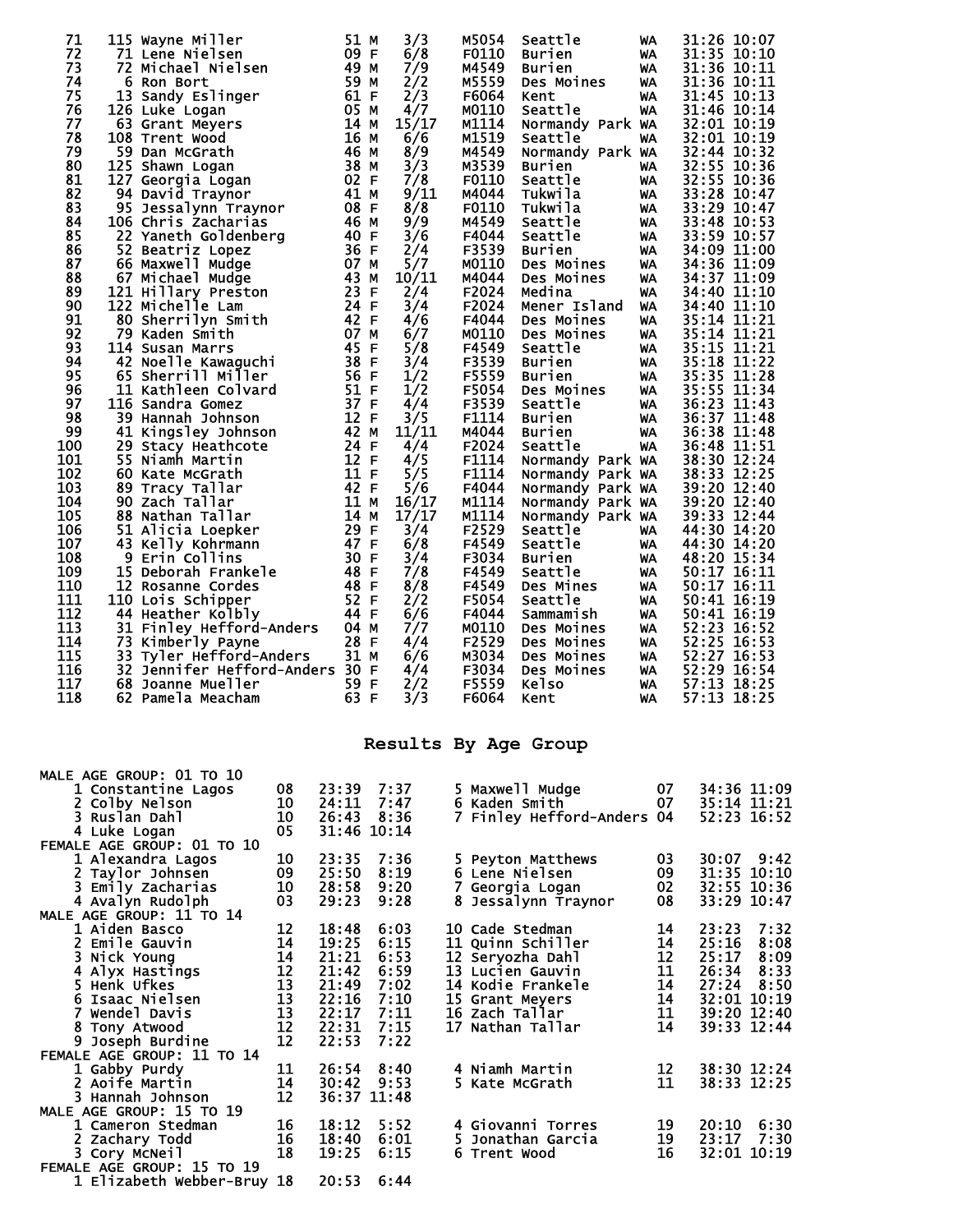| FEMALE AGE GROUP: 20 TO 24                     |    |             |             |    |                            |     |               |
|------------------------------------------------|----|-------------|-------------|----|----------------------------|-----|---------------|
| 1 Katie Schaeffer                              | 24 |             | 30:22 9:47  |    | 3 Michelle Lam             | 24  | 34:40 11:10   |
| 2 Hillary Preston                              | 23 |             | 34:40 11:10 |    | 4 Stacy Heathcote          | 24  | 36:48 11:51   |
| MALE AGE GROUP: 25 TO 29                       |    |             |             |    |                            |     |               |
| 1 Chris Roubinet                               | 29 | 25:41       | 8:16        |    |                            |     |               |
| FEMALE AGE GROUP: 25 TO 29                     |    | 27:09       |             |    |                            |     | 44:30 14:20   |
| 1 Stephanie Heathcote                          | 26 |             | 8:45        |    | 3 Alicia Loepker           | 29  |               |
| 2 Katharina Stich                              | 25 | 30:11       | 9:43        |    | 4 Kimberly Payne           | 28  | 52:25 16:53   |
| MALE AGE GROUP: 30 TO 34<br>1 will Spruill     | 33 | 21:11       | 6:49        |    | 4 Nick Rudolph             | 31  | 29:22<br>9:28 |
| 2 Peter Michaud                                | 33 | 25:02       | 8:04        |    | 5 Aaron Collins            | 34  | 9:54<br>30:45 |
| 3 Paul Reed                                    | 31 | 26:36       | 8:34        |    | 6 Tyler Hefford-Anders     | 31  | 52:27 16:53   |
| FEMALE AGE GROUP: 30 TO 34                     |    |             |             |    |                            |     |               |
| 1 Stephanie Rudolph                            | 31 | 29:22       | 9:27        |    | 3 Erin Collins             | 30  | 48:20 15:34   |
| 2 Sarah Hunt                                   | 30 | 31:02 10:00 |             |    | 4 Jennifer Hefford-Ande 30 |     | 52:29 16:54   |
| MALE AGE GROUP: 35 TO 39                       |    |             |             |    |                            |     |               |
| 1 Richard Snyder                               | 37 | 27:05       | 8:43        |    | 3 Shawn Logan              | 38  | 32:55 10:36   |
| 2 Keith Matthews                               | 35 | 30:07       | 9:42        |    |                            |     |               |
| FEMALE AGE GROUP: 35 TO 39                     |    |             |             |    |                            |     |               |
| 1 Jill Martin                                  | 38 | 24:18       | 7:50        |    | 3 Noelle Kawaguchi         | 38  | 35:18 11:22   |
| 2 Beatriz Lopez                                | 36 |             | 34:09 11:00 |    | 4 Sandra Gomez             | 37  | 36:23 11:43   |
| MALE AGE GROUP: 40 TO 44                       |    |             |             |    |                            |     |               |
| 1 Kurtis McCloud                               | 42 | 20:03       | 6:28        |    | 7 Jason Johnson            | 40  | 26:53<br>8:40 |
| 2 John Nelson                                  | 44 | 20:55       | 6:44        |    | 8 Mick Purdy               | 43  | 26:55<br>8:40 |
| 3 John Kosh                                    | 40 | 23:16       | 7:30        |    | 9 David Traynor            | 41  | 33:28 10:47   |
| 4 David Fenigsohn                              | 40 | 23:56       | 7:42        |    | 10 Michael Mudge           | 43  | 34:37 11:09   |
| 5 Brian Johnsen                                | 41 | 25:49       | 8:19        |    | 11 Kingsley Johnson        | 42  | 36:38 11:48   |
| 6 Matt Dahl                                    | 44 | 26:44       | 8:37        |    |                            |     |               |
| FEMALE AGE GROUP: 40 TO 44                     |    |             |             |    |                            |     |               |
| 1 Wendy McGrath                                | 44 | 27:14       | 8:46        |    | 4 Sherrilyn Smith          | 42  | 35:14 11:21   |
| 2 Chandra Cincotta                             | 44 | 30:02       | 9:40        |    | 5 Tracy Tallar             | 42  | 39:20 12:40   |
| 3 Yaneth Goldenberg                            | 40 | 33:59 10:57 |             |    | 6 Heather Kolbly           | 44  | 50:41 16:19   |
| MALE AGE GROUP: 45 TO 49                       |    |             |             |    |                            |     |               |
| 1 John Colvard                                 | 49 | 21:56       | 7:04        |    | 6 Jeff Nicholson           | 48  | 9:40<br>30:01 |
| 2 Craig Abbott                                 | 48 | 24:29       | 7:53        |    | 7 Michael Nielsen          | 49  | 31:36 10:11   |
| 3 Mike Rule                                    | 47 | 24:30       | 7:53        |    | 8 Dan McGrath              | 46  | 32:44 10:32   |
| 4 Kevin Foxen                                  | 45 | 26:01       | 8:23        |    | 9 Chris Zacharias          | 46  | 33:48 10:53   |
| 5 Evan Schiller                                | 45 | 27:53       | 8:59        |    |                            |     |               |
| FEMALE AGE GROUP: 45 TO 49                     |    |             |             |    |                            |     |               |
| 1 Sarah Dahl                                   | 48 | 24:29       | 7:53        |    | 5 Susan Marrs              | 45  | 35:15 11:21   |
| 2 Jeannie Bodle                                | 49 | 26:30       | 8:32        |    | 6 Kelly Kohrmann           | 47  | 44:30 14:20   |
| 3 Diane Evans                                  | 49 | 28:19       | 9:07        | 7. | Deborah Frankele           | 48  | 50:17 16:11   |
| 4 Nina Zacharias                               | 46 | 29:07       | 9:23        |    | 8 Rosanne Cordes           | 48  | 50:17 16:11   |
| MALE AGE GROUP: 50 TO 54                       |    |             |             |    |                            |     |               |
| 1 Jeff Rhubottom                               | 51 | 25:44       | 8:17        |    | 3 Wayne Miller             | 51  | 31:26 10:07   |
| 2 John Gauvin                                  | 52 | 27:58       | 9:01        |    |                            |     |               |
| FEMALE AGE GROUP: 50 TO 54                     |    |             |             |    |                            |     | 50:41 16:19   |
| 1 Kathleen Colvard<br>MALE AGE GROUP: 55 TO 59 | 51 | 35:55 11:34 |             |    | 2 Lois Schipper            | 52  |               |
| 1 Steve Atwood                                 | 55 | 21:25       | 6:54        |    | 2 Ron Bort                 | 59  | 31:36 10:11   |
| FEMALE AGE GROUP: 55 TO 59                     |    |             |             |    |                            |     |               |
| 1 Sherrill Miller                              | 56 |             | 35:35 11:28 |    | 2 Joanne Mueller           | 59. | 57:13 18:25   |
| MALE AGE GROUP: 60 TO 64                       |    |             |             |    |                            |     |               |
| 1 Joe Swanzy                                   | 62 |             | 23:19 7:31  |    |                            |     |               |
| FEMALE AGE GROUP: 60 TO 64                     |    |             |             |    |                            |     |               |
| 1 Sue Swanzy                                   | 61 |             | 31:13 10:03 |    | 3 Pamela Meacham           | 63  | 57:13 18:25   |
| 2 Sandy Eslinger                               | 61 | 31:45 10:13 |             |    |                            |     |               |
| MALE AGE GROUP: 65 TO 69                       |    |             |             |    |                            |     |               |
| 1 Gerald Logan                                 | 65 | 28:48 9:16  |             |    |                            |     |               |
|                                                |    |             |             |    |                            |     |               |

## **Dad & Me Team Results**

| 1.    | Go Buddy Go                   |
|-------|-------------------------------|
|       | $21:25$ $22:31 = 43:56$       |
|       | Steve Atwood, Tony Atwood     |
| $2 -$ | Win-Bots                      |
|       | $20:55$ $24:11 = 45:06$       |
|       |                               |
|       | John Nelson, Colby Nelson     |
| З.    | Dah12                         |
|       | $24:29$ $26:43 = 51:12$       |
|       | Sarah Dahl, Ruslan Dahl       |
|       |                               |
| 4.    | T Town                        |
|       | $25:49$ $25:50 = 51:39$       |
|       | Brian Johnsen, Taylor Johnsen |
|       |                               |
| 5.    | Dahl1                         |
|       | $25:17$ $26:44 = 52:01$       |
|       | Servozha Dahl, Matt Dahl      |
|       |                               |
| 6.    | Team Purdy                    |
|       | $26:54$ $26:55 = 53:49$       |
|       | Gabby Purdy, Mick Purdy       |
|       |                               |
|       | 7. Gauvins                    |
|       | $26:34$ $27:58 = 54:32$       |
|       | Lucien Gauvin, John Gauvin    |
|       |                               |